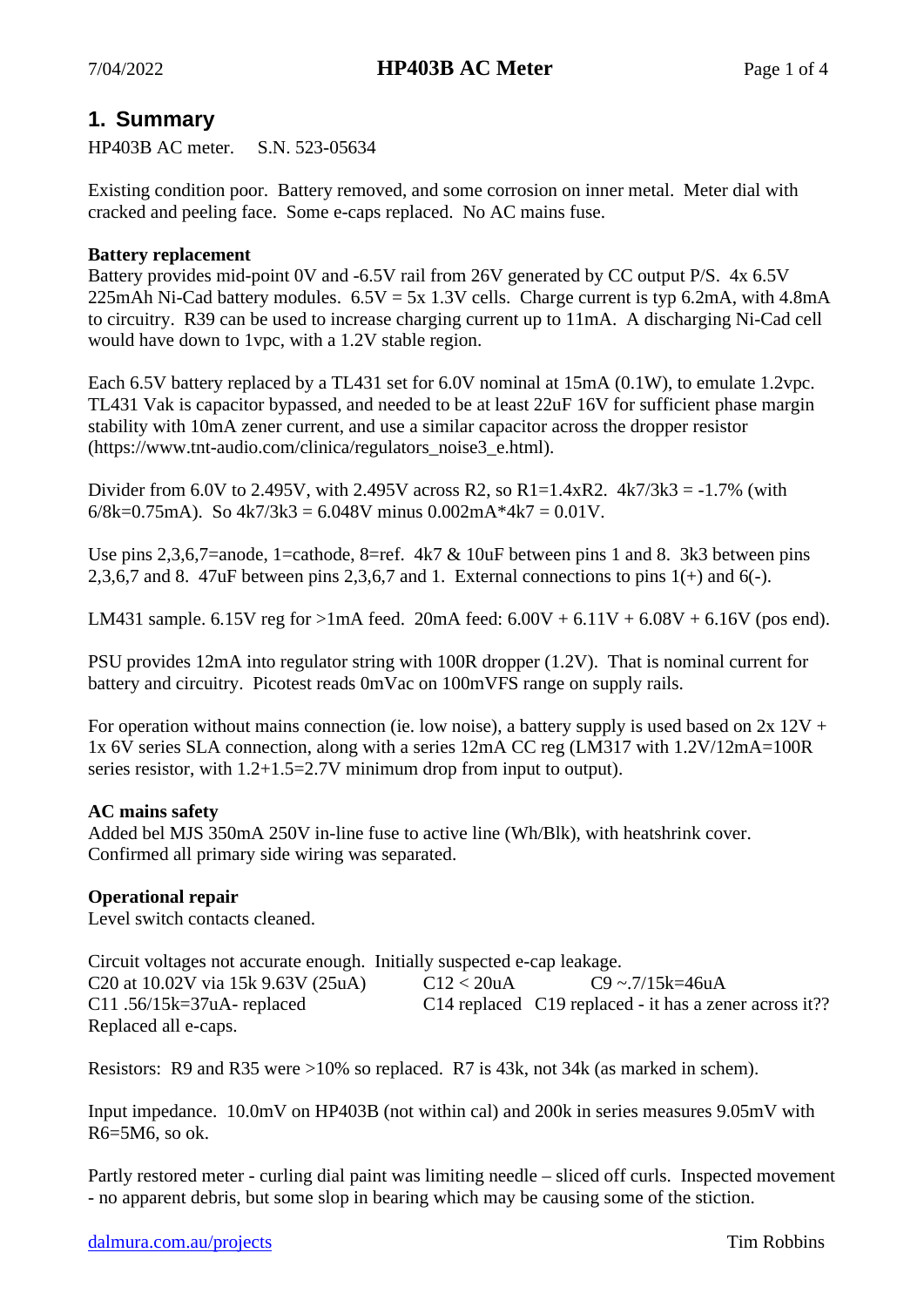0.1V scale adjusted for 300kHz by comparing 400Hz/300kHz/1MHz when no DMMs are loading signal and 50R term, and then 1MHz adjusted using C16.

## **Alternative metering**

DCV across C19 (meter) is  $270$ mVdc=0.978 FS on 0-1 scale, and  $262$ mV=3.00 on 0-3 scale, and Aneng 8009 (10Meg input) doesn't load the reading. Meter is 100uA FS, so voltage across 220R is 22mV, and voltage across meter is 270-22=248mV, so meter resistance is nominal  $248mV/0.1mA =$ 2.5kohm.

3x 4mm banana sockets fitted to added rear bracket, with cutouts in top slide cover. Divider across C19 added:  $68k+3k3$ ;  $150k+10k$ ;  $390k$ , to give 0-1 scale as  $100mV$ dc FS, and 0-3 scale as 30mVdc FS.

## **Shorted input measurements**

Shorted input (mains power) generates 22mVdc on 1mV range, 18mVdc on 3mV range, 16mVdc on 30mV range, back to 21mV on 10V scale down to 16mV on 300V range. So shorted input tests show noise is generated in first active stage, and is just being attenuated from 22mVdc to 16mVdc due to inter-stage attenuation resistor divider R18-R23.

Shorting the input to 2nd active stage generates 2.2mVdc to meter. Shorting the output of 1st active stage generates 1.3mVdc to meter. So 2nd active stage is fairly noiseless.

Shorted input (battery power) generates 3.8mVdc on 1mV range, 1.6mVdc on 3mV range, 1.2mVdc on 30mV range, back to 2.8mV on 10V scale down to 1.3mV on 300V range. Top was open, so need screened location.

## **Meter adjustment/calibration**

HP3325A with 50Ω termination used to adjust/calibrate HP403B rear terminal meter outputs to Aneng 8009 for 1mV, 100mV, 3V ranges at 400Hz and 300kHz and to confirm at 1MHz and intermediate ranges, with Keithley 197 and Picotest M3510A to confirm test voltage.

300V 400Hz signal source – TMC oscillator using  $40\Omega$  output with  $8\Omega$  internal DCR and external 15Ω in series – driving Ferguson OP25 output transformer 2.1Ω secondary winding to generate >300Vrms at PP terminals at 400Hz from TMC oscillator with 40Ω output. Unloaded OPT HV frequency response peaks at circa 400Hz, and falls to 30V by 20kHz, and 168V by 30Hz.

The rear terminal meter output was calibrated for  $+/- 1\%$  FS at 400Hz and 300kHz, with the dial typically showing about -3% FS level. Accuracy at 1MHz confirmed. Response at 2MHz was about  $+3\%$  FS.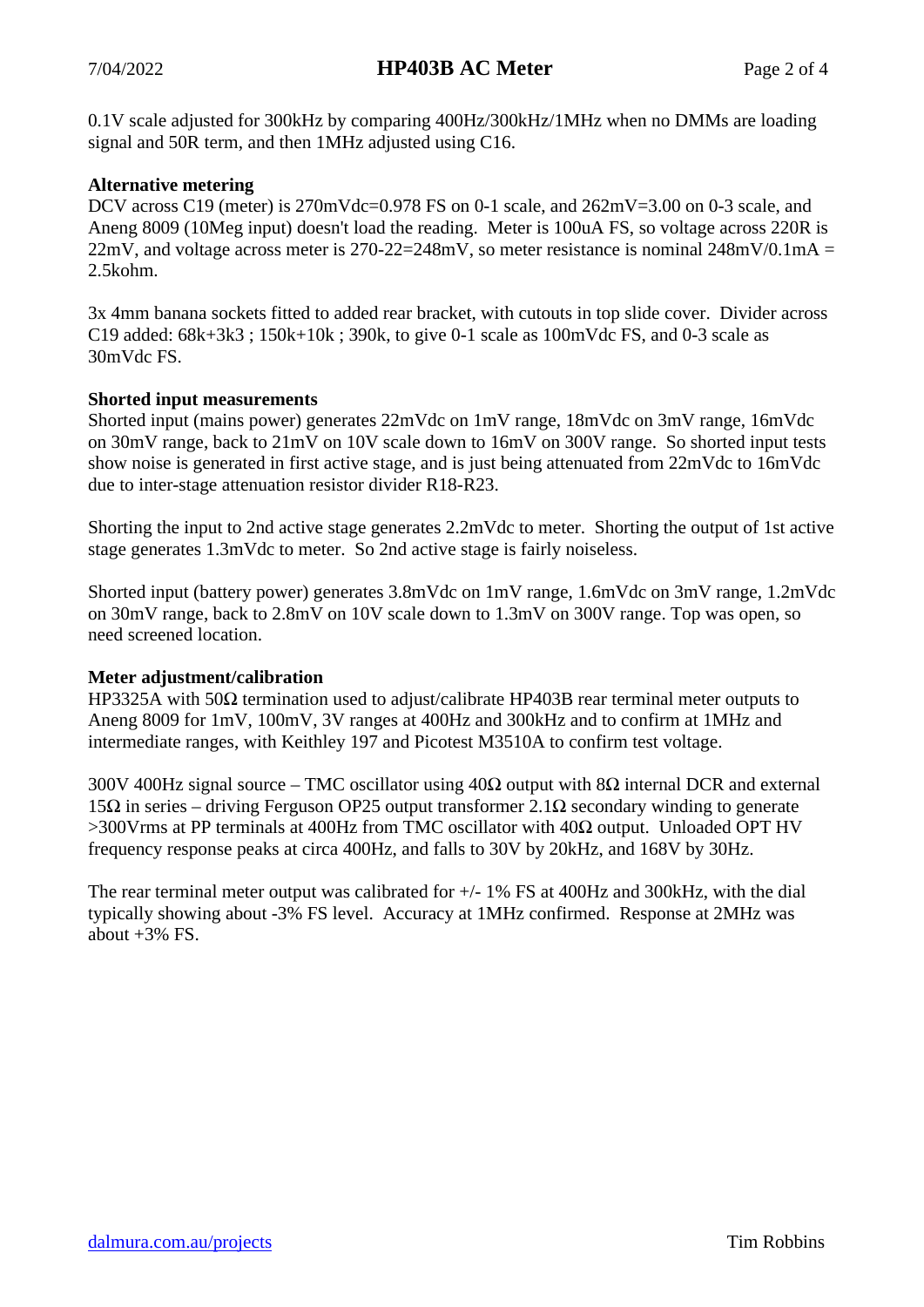## **Battery replacement HP403B**